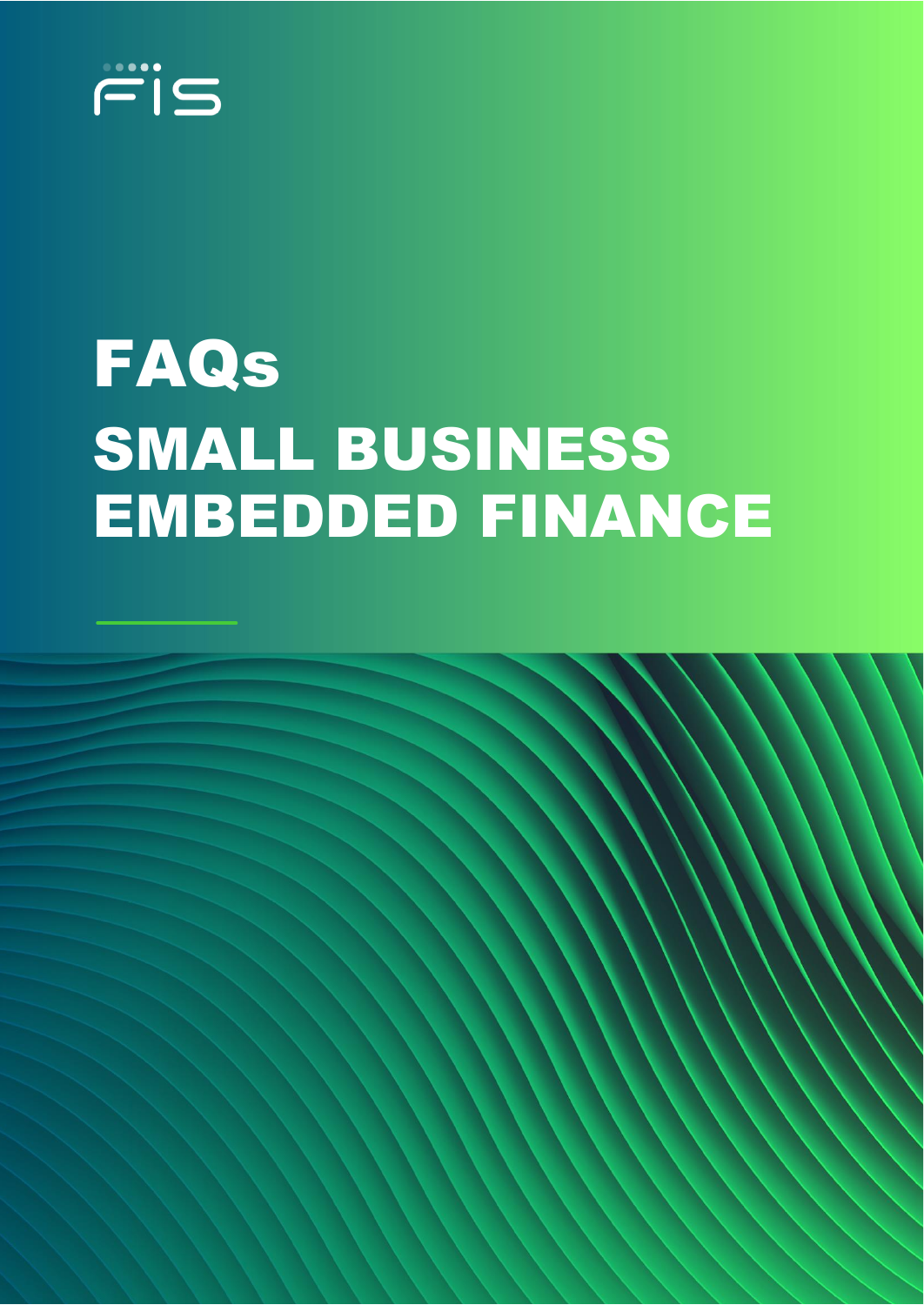# General Questions

# **Q: When will the new SMB Embedded Finance features be made available?**

A: On Feb. 20, 2022, FIS plans to systematically update all of your financial institution's service packages in the Business Service Tool (BST) to include Autobooks as a default service.

Additionally, FIS plans to systematically entitle the Autobooks service to company users who have the **Primary User** designation on the BST *Company User Maintenance* page.

#### **Q: What are the costs to offer the new capabilities?**

A: The features will be made available to the FIS financial institutions per the below pricing matrix.

|                                                                 | <b>Standard Package</b>                             | <b>Growth Package</b>                                        | <b>VIP Package</b>                                                              |
|-----------------------------------------------------------------|-----------------------------------------------------|--------------------------------------------------------------|---------------------------------------------------------------------------------|
| <b>FI Support Costs</b>                                         | \$0 per month                                       | \$2,500 per month                                            | \$10,000 per month                                                              |
| Self Service GTM Tools /<br><b>Group Training / Webinars</b>    | ✅                                                   | ✅                                                            | ✅                                                                               |
| <b>Bank Share of Enrollment</b><br>Revenue per SMB per month    | \$3.33                                              | \$3.33                                                       | \$3.33                                                                          |
| <b>Bank Profit Share of</b><br><b>Transaction Fee Per Month</b> | 0%                                                  | 5%                                                           | 10%                                                                             |
| <b>Production Bonus</b><br>and Frontline Incentives             |                                                     |                                                              | <b>Negotiated</b>                                                               |
| <b>FIS Funded Marketing</b><br><b>Campaigns per year</b>        | $\bf{0}$                                            | $\overline{2}$                                               | 4                                                                               |
| <b>Account Management</b>                                       | <b>General 800 Number</b>                           | <b>Dedicated Account Manager</b>                             | <b>Dedicated Account</b><br><b>Manager and Growth</b><br><b>Management Team</b> |
| <b>FI Support and Training</b>                                  | <b>General Support Number</b><br>and Group Webinars | <b>Assigned Trainers and</b><br><b>Personalized Training</b> | <b>Assigned Trainers and</b><br><b>Personalized Training</b>                    |
| Digital Marketing, Videos,<br><b>Branded Mailers</b>            | <b>Self Service - Generic</b>                       | <b>FIS managed</b><br>- Generic Content                      | <b>FIS</b> managed<br>- Customized content                                      |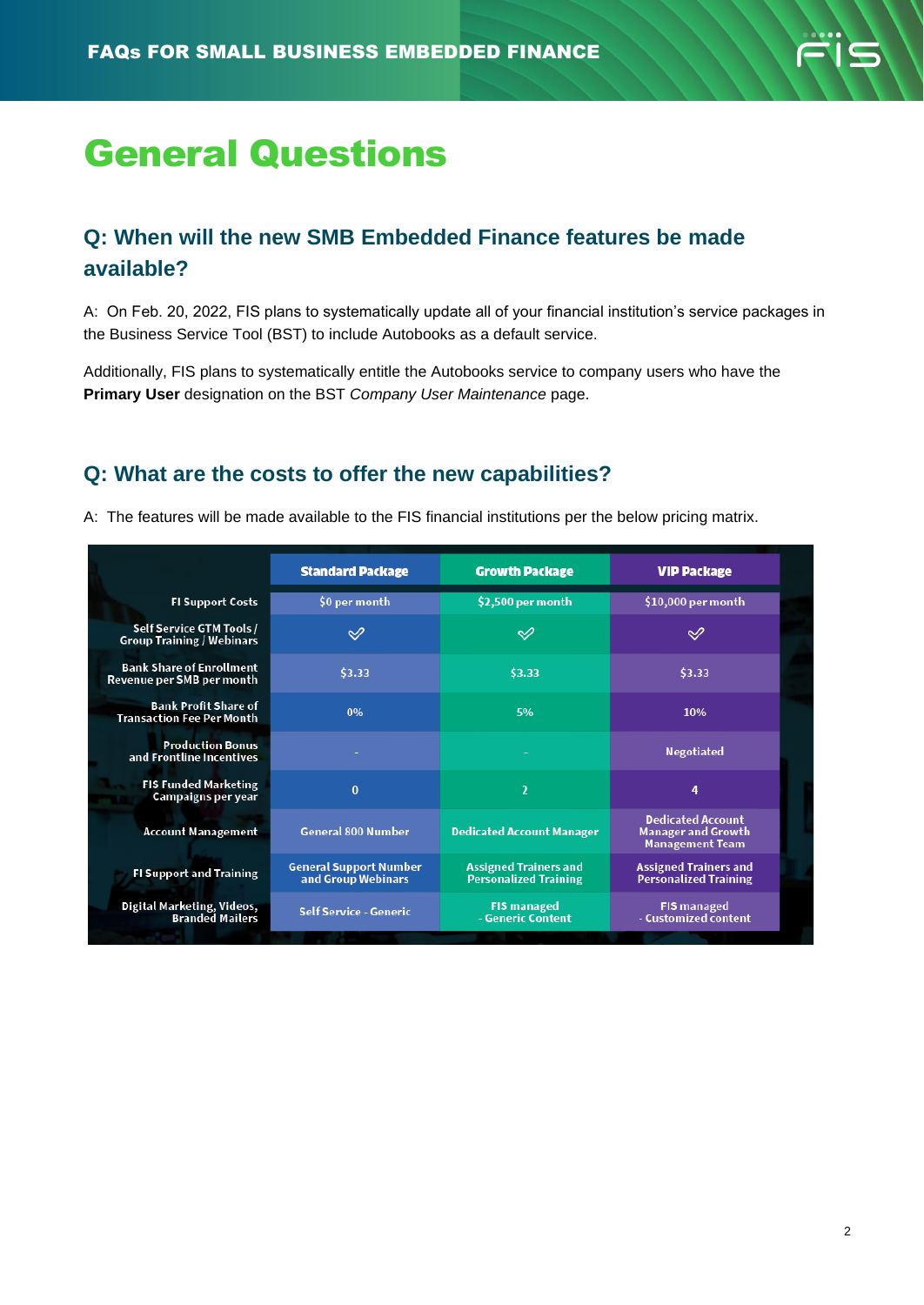

### **Q: What does our financial institution need to do to prepare for the upgrade?**

A: Most of the implementation process has been automated. Your primary responsibilities include:

- Training your team
- Testing the solution
- Preparing for the Go-to-Market launch

For more information, please reach out to our team at **FISembedded@autobooks.co.** 

#### **Q: Will all the users associated with a company get access to Autobooks?**

A: FIS plans to systematically entitle the Autobooks service to company users who have the Primary User designation on the BST Company User Maintenance page. The Primary user will need to then provide access to Secondary Users via "Settings" in D1B or D1B Flex [ D1B > Click Administration > Company Administration > Manage Users ].

#### **Q: Can the User import to other software packages such as Quickbooks and Xero into Autobooks?**

A: Yes.

#### **Q: Who is the end user agreement for the Invoicing, Payment and Accounting Services executed with?**

A: The end user agreement is between the Business and Autobooks. The FI is not involved.

# **Q: If the end user wanted to use Autobooks for more than one company and access via D1B, would they need to have a separate login to BEB for that company?**

A: No, the user would not need to have separate login to D1B for each company. The user is able to choose which company they want to send invoices to and accept payments from, before they get Autobooks.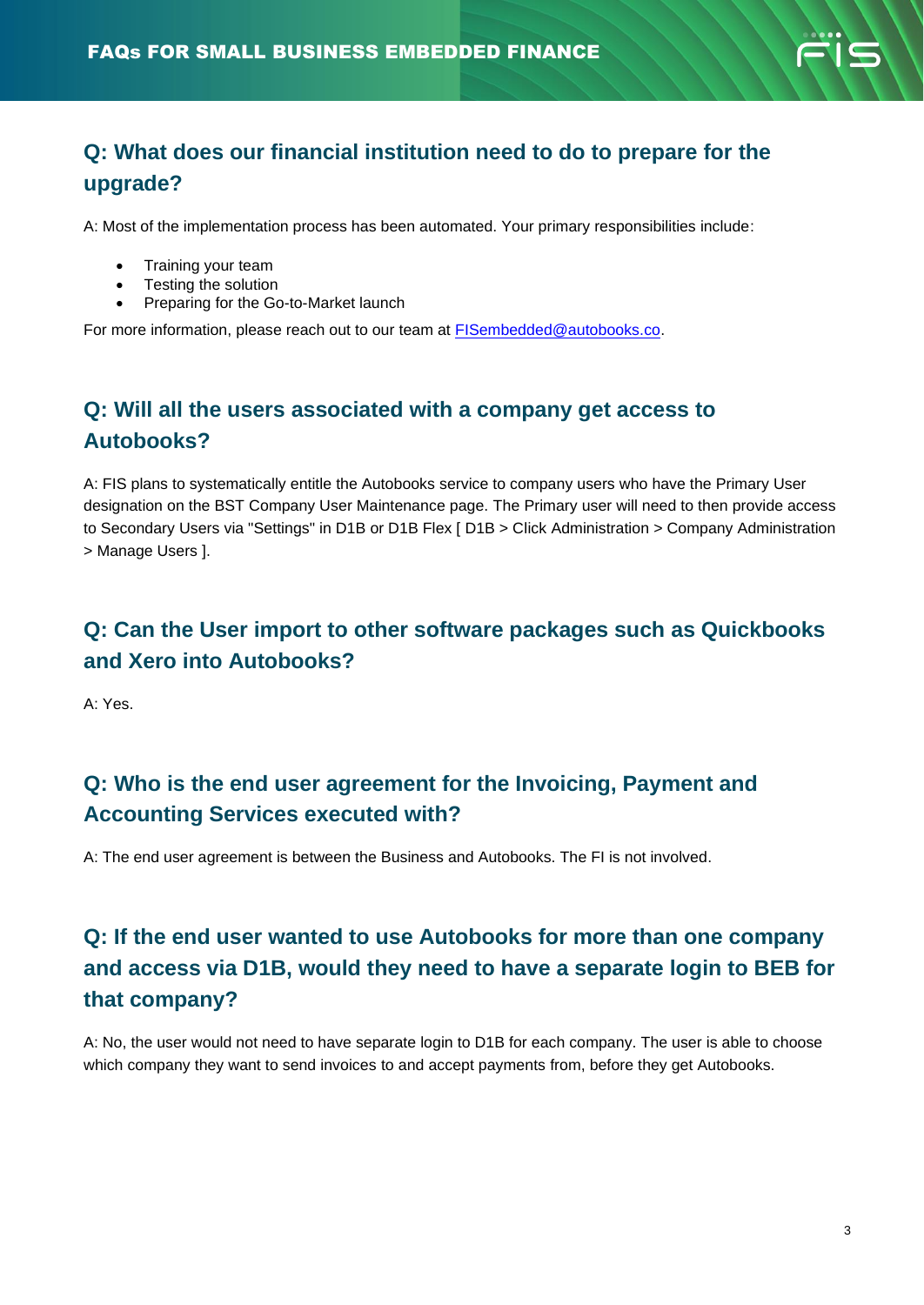

# **Q: How does an SMB access Autobooks via D1B?**

A: Once Autobooks is entitled to primary company users, three links become available to them in Digital One Business:

- Send an Invoice The Send an Invoice link is displayed in a new Online Payments section on the Welcome page in Digital One Business.
- Accept a Payment The Accept a Payment link is displayed in a new Online Payments section on the Welcome page in Digital One Business.
- Autobooks The Autobooks link is accessible via the Account Services menu in Digital One Business and allows company users to access the Dashboard page in Autobooks where they can track their incoming payments. Users will default to "Send an Invoice" and "Accept a Payment" solutions. The users will also have the option to upgrade to "Account/Reporting" package for a fee of \$9.99 per month.

#### **Q: How does an FI turn off Autobooks for a company?**

A: You may choose to disable the Autobooks service for specific companies via the BST Package and Company Service Enablements page. You must have the SetupUser role and the Edit entitlement for the BST Package and Company Service Enablements page to disable services in the BST.

# **Q: What are the differences between the Growth Package and VIP Package?**

A: The primary differences can be grouped into the following categories:

- Revenue share
- Operations & GTM support
- Benefits to the business
- Cost

# **Q: Does the small business (SMB) owner pay to use features in SMB Embedded Finance?**

A: Yes. Each time the SMB accepts a payment, they will be charged a transaction fee.

- The rate for card-based transactions is 2.89%\*
- The rate for ACH-based transactions is 1%\*
- With SMB Embedded Finance, SMBs also have an option to upgrade the solution to include Accounting and Reporting. When they upgrade, they opt into a \$9.99/month fee.

\*This is considered a competitive rate in-market when compared to non-bank alternatives for digital payment acceptance, such as PayPal, Square, and QuickBooks Invoicing.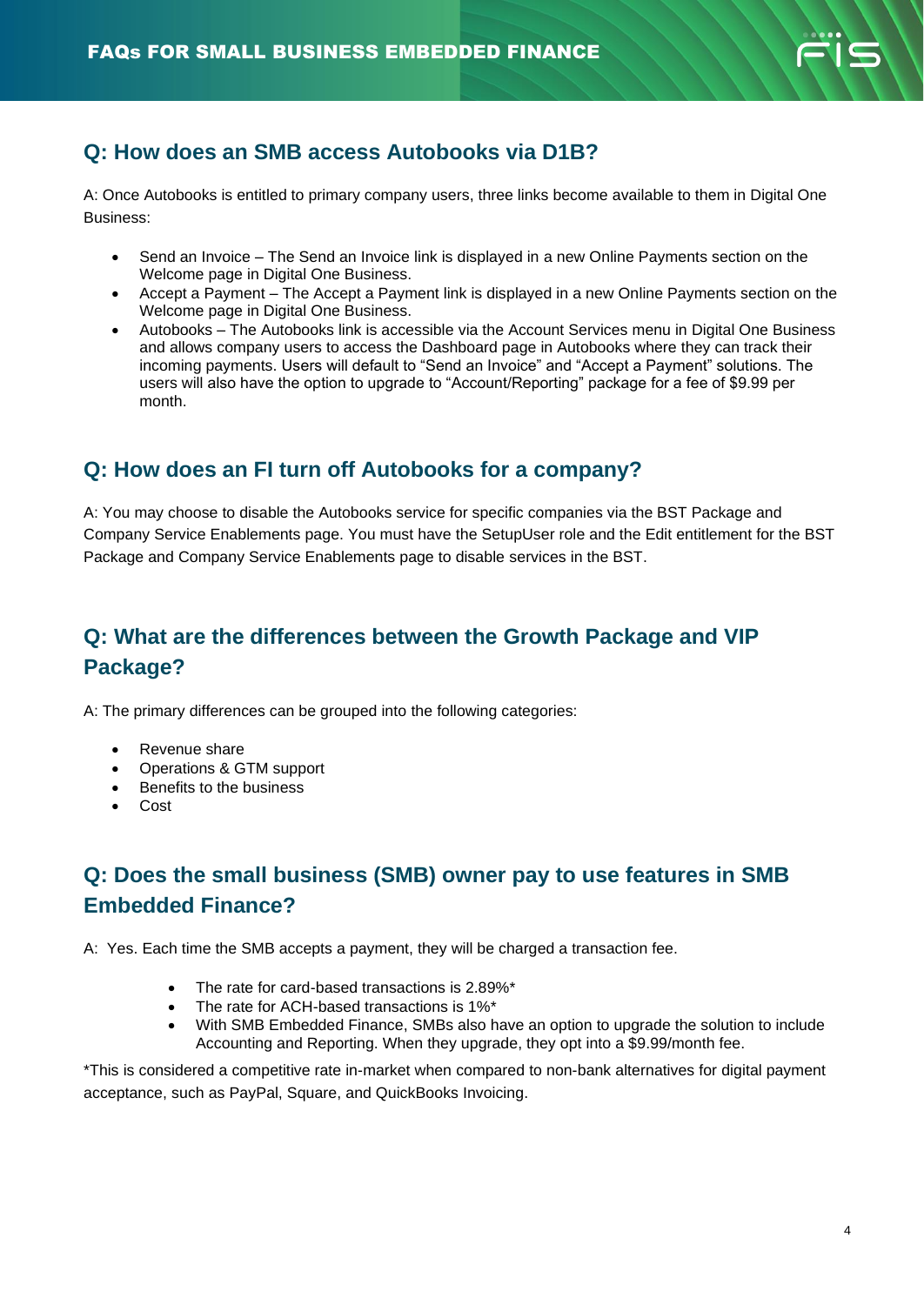

#### **Q: Does my financial institution generate revenue on SMB Embedded Finance?**

A: Yes! Here's why:

- Your FI gets a share of the monthly fee on the Account/Reporting package upgrade
- Deposit balances typically increase as SMBs begin to rely on their primary checking account
- Share of payment processing revenue with Growth/VIP packages:
	- o Free 0% revenue share of transaction fees
	- o Growth 5% revenue share of transaction fees
	- o VIP 10% revenue share of transaction fees
- Deeper relationships with SMB customers allows for increased cross-sell opportunities

# **Q: How is the SMB able to accept payments through the SMB Embedded Finance solution?**

A: SMBs are able to enroll quickly online to start accepting payments in minutes.

FIS' SMB Embedded Finance leverages its payment facilitation capabilities via FIS Worldpay to enroll SMBs to accept card-not-present payments from their customers. The combination of the card-not-present payment acceptance plus the integrating accounting and reporting tools enables FIS to deliver a unique solution clearly differentiating from existing card-present solutions that require hardware and an in-person card swipe.

Inclusion of integrated invoicing and online payment acceptance offers the opportunity for financial institutions to expand their existing merchant programs into new SMB profiles.

# **Q: Does the solution require integration into our existing merchant solution provider?**

A: No. It does not require integration or implementation. Think of it as offering merchant processing as a service.

#### **Q: What if I have more questions about payment facilitation?**

A: Please feel free to contact our team with any questions: [FISembedded@autobooks.co.](mailto:FISembedded@autobooks.co)